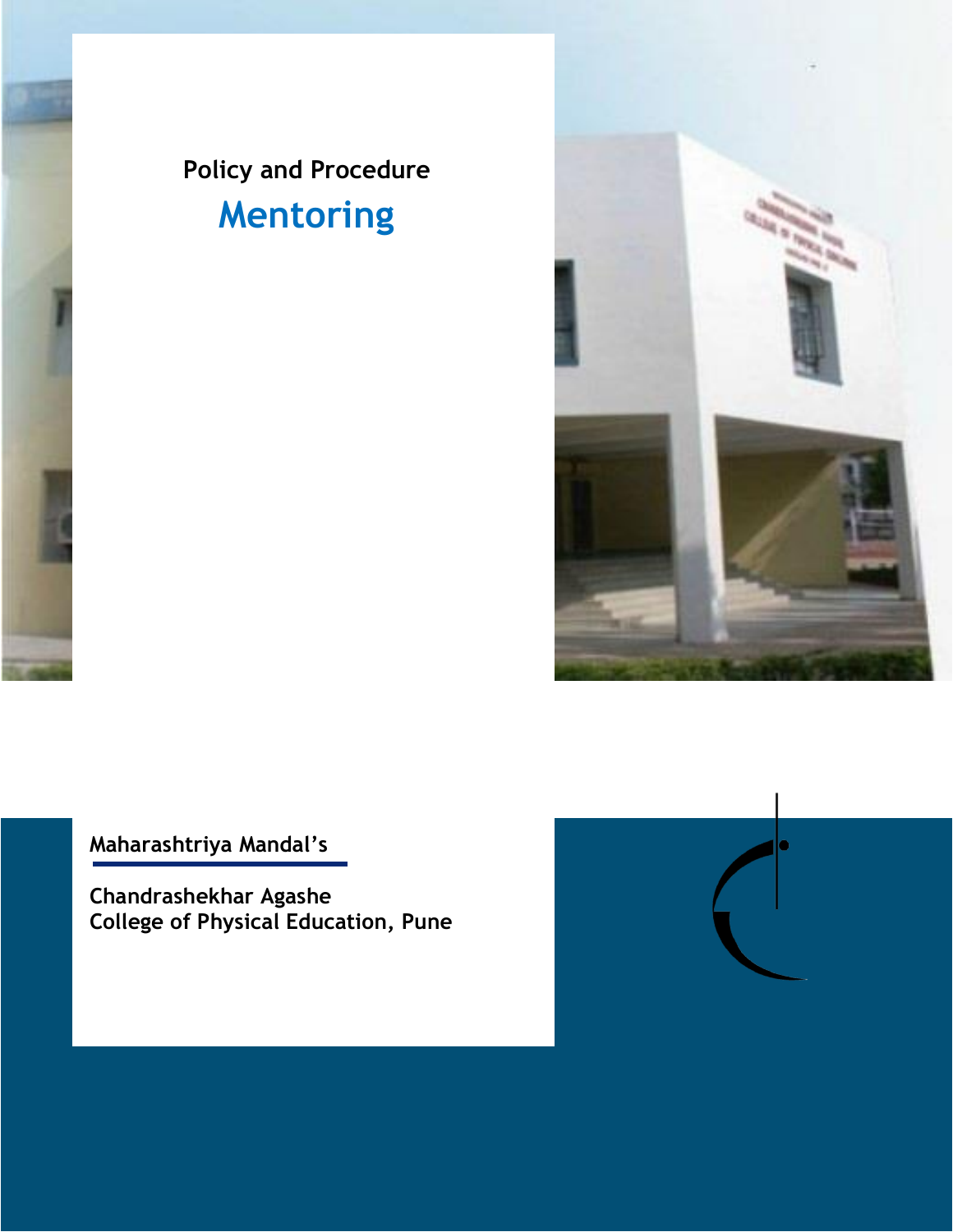

### **Mentoring Policy**

### **1. Introduction**

Mentoring is an important part of program in Chandrashekhar Agashe College of physical education (CACPE). CACPE is committed to enabling learners to access support mechanisms to meet their academic and non-academic needs. This policy applies to all mentors and mentees who take part in the programme. It aims to ensure that learners have the opportunity to work with a mentor who will offer support and guidance on academic and non-academic issues.

### **2. Policy Statement**

- a) Provide consistent support, guidance and concrete help to a student teachers
- b) To help all students teacher involved in the mentoring program to gain the skills and confidence to be responsible for their own futures and develop to their full academic and personal potential.
- c) Provide mentoring to student teachers to develop their teaching skills
- d) CACPE will ensure that all learners receive the care, guidance and support necessary to maintain and extend their personal development and academic progress.



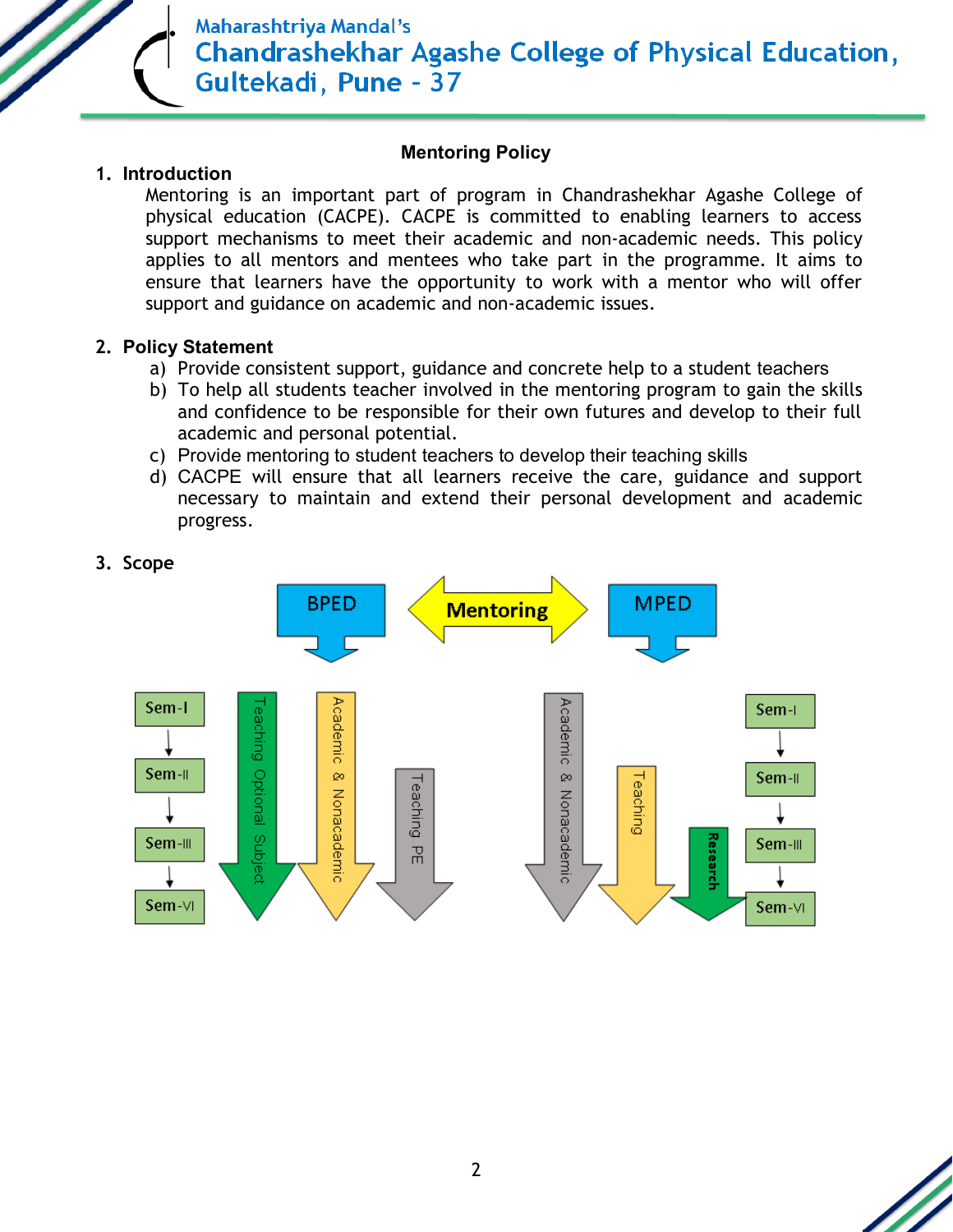# **BPED Program**

**BPED Students are provided mentoring for different phases of program** 

**4. Procedures:**



### **Procedures for Mentoring for Teaching Optional subject**

- a) At the beginning of semester I students teacher selected one optional subject (Marathi, Hindi, English, Science, Maths, History, Geography)
- b) Coordinator faculty member make a group of 10 students teacher in each group
- c) Each group is to be allocated a faculty member as mentor
- d) Mentor helps mentees to improve their teaching skills
- e) Role of mentor is to provide necessary guidance , give feedback related to teaching help mentees
- f) Mentees role is to communicate, discuss with mentor
- g) Various remedial strategies are used for students teacher who have difficulty in teaching and lack of confidence
- h) The mentors should try to understand their mentees and help their mentees settle well in the new

### **Procedures for Mentoring for teaching physical education**

- a) At the end of second semester in charge faculty member conduct one week workshop on teaching physical education program. Workshop includes Teaching skills related to physical education, Lesson plan, overall procedure of program
- b) All the students teacher are divided into 5 to 7 groups (15 to 20 students teacher each)
- c) Each group allotted one faculty member as mentor
- d) Mentor provide guidance to improve teaching skills of mentees
- e) Role of mentor is to provide necessary guidance , give feedback related to teaching help mentees
- f) The mentor will act as a guide, coach and role model for the trainee.

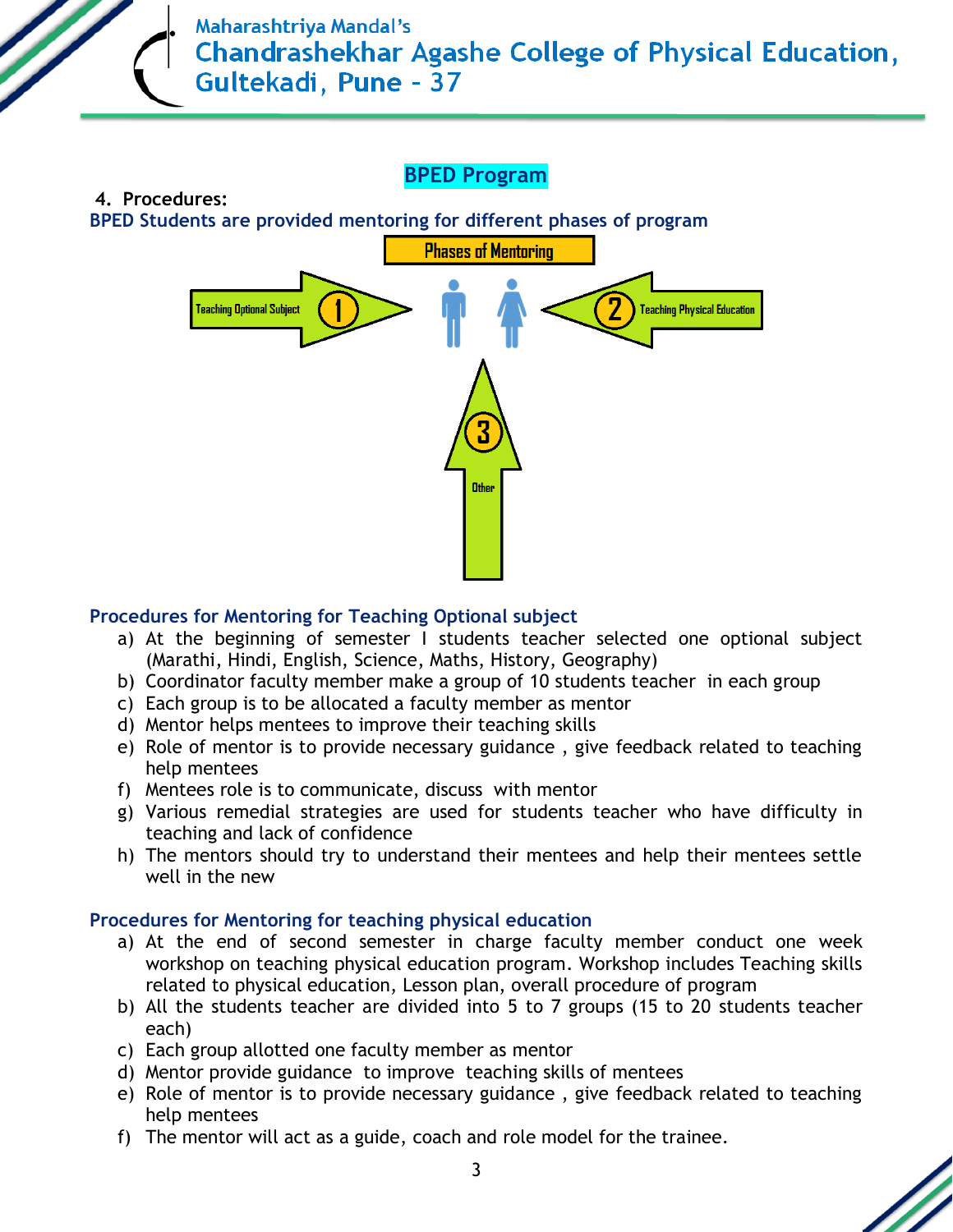

- g) Mentees role is to communicate, discuss with mentor
- h) The mentors should try to understand their mentees and help their mentees settle well in the new

#### **Procedure of mentoring of other**

- a) Principle of college allotted one faculty member as mentor for each class (Class teacher)
- b) All class teacher conduct orientation about rules and regulation of college, communicate expectations from students teacher, discuss consequences of misbehaviour
- c) Class teacher will conduct meeting with their class last week of every moth
- d) Mentees can discuss different problems and issues with class teacher
- e) Class teacher maintain document of all issues and problems
- f) Class teacher also take sign of class representative on document of meeting
- g) After that class teacher discuss all issues and problems with principle or related authority and try to solve problems
- h) Class teacher is responsible for solving problems and follow up

# **MPED Program**

#### **MPED Students are provided mentoring for different phases of program**



### **1. Procedure of mentoring in Teaching**

- a) Master degree student allotted mentor for Teaching lesson
- b) Mentees take guidance and discussion with mentor before lesson

### **2. Procedure of mentoring in Research guidance**

- a) Research coordinator conduct a workshop for research problem selection beginning of semester III
- b) Research coordinator, Principal and HOD distribute all the students teacher for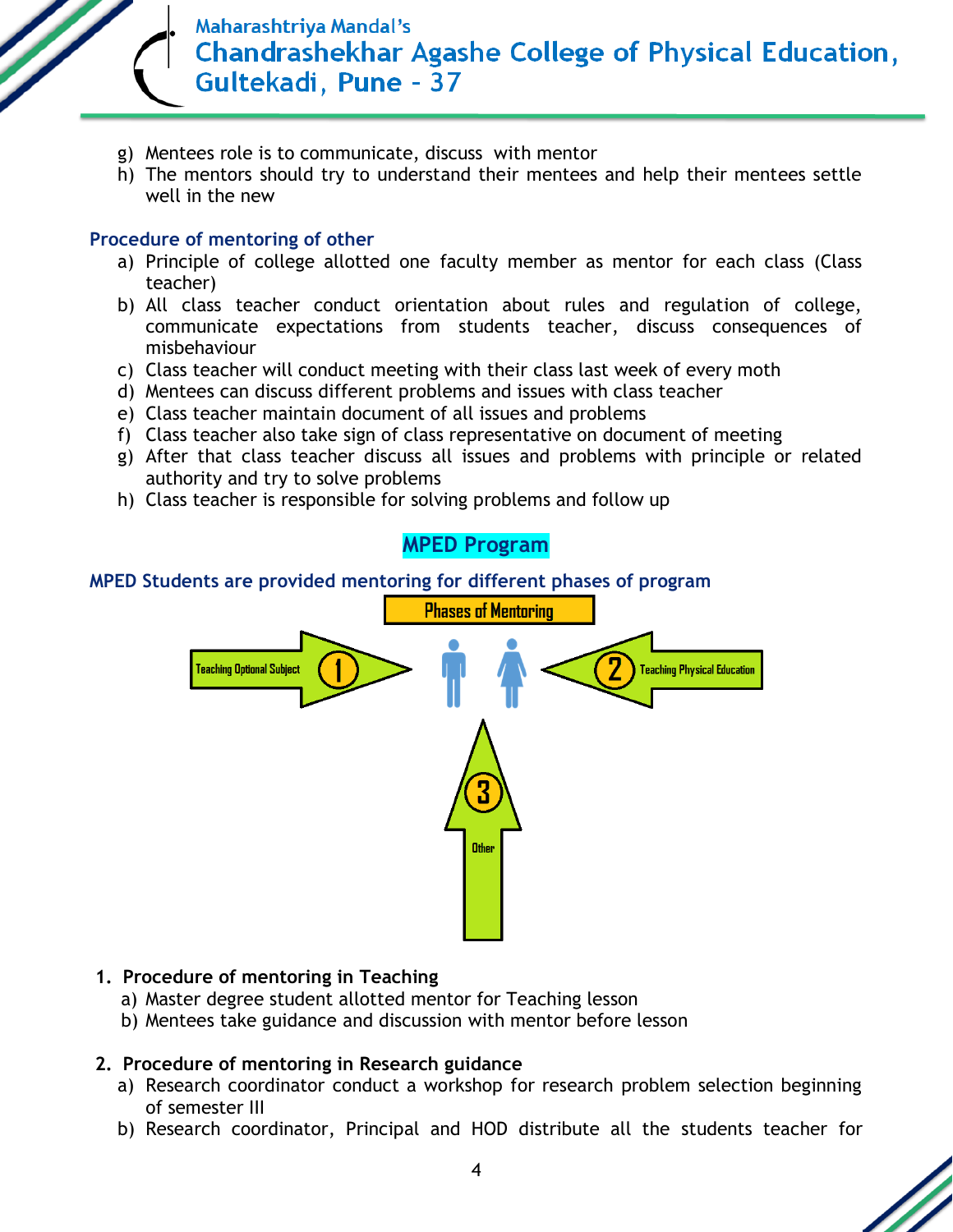research guidance through random method

c) Master degree students teacher are divided amongst Faculty members for research paper guidance. Here also students teacher informal mentoring takes place. With guidance for research paper the students' teacher get freedom to discuss any issues and suggestion related to academics and administration and solution is sought out. Teacher student ratio is changed according to topics of expertise. The college tries to maintain a healthy ratio.

### **3. Procedure of mentoring of other**

- a) Principle of college allotted one faculty member as mentor for each class (Class teacher)
- b) Class teacher will conduct meeting with their class last week of every moth
- c) Mentees can discuss different problems and issues with class teacher
- d) Class teacher maintain document of all issues and problems
- e) Class teacher also take sign of class representative on document of meeting
- f) After that class teacher discuss all issues and problems with principle or related authority and try to solve problems
- g) Class teacher is responsible for solving problems and follow up

| <b>Date</b> | <b>Discussion/Suggestions/ Problems</b> | <b>Remedy/ Solutions</b> | <b>Sign</b>      |
|-------------|-----------------------------------------|--------------------------|------------------|
|             |                                         |                          | CT:              |
|             |                                         |                          | CR:              |
|             |                                         |                          | <b>Principal</b> |

### **Class Teacher Meeting Template (CTMT)**

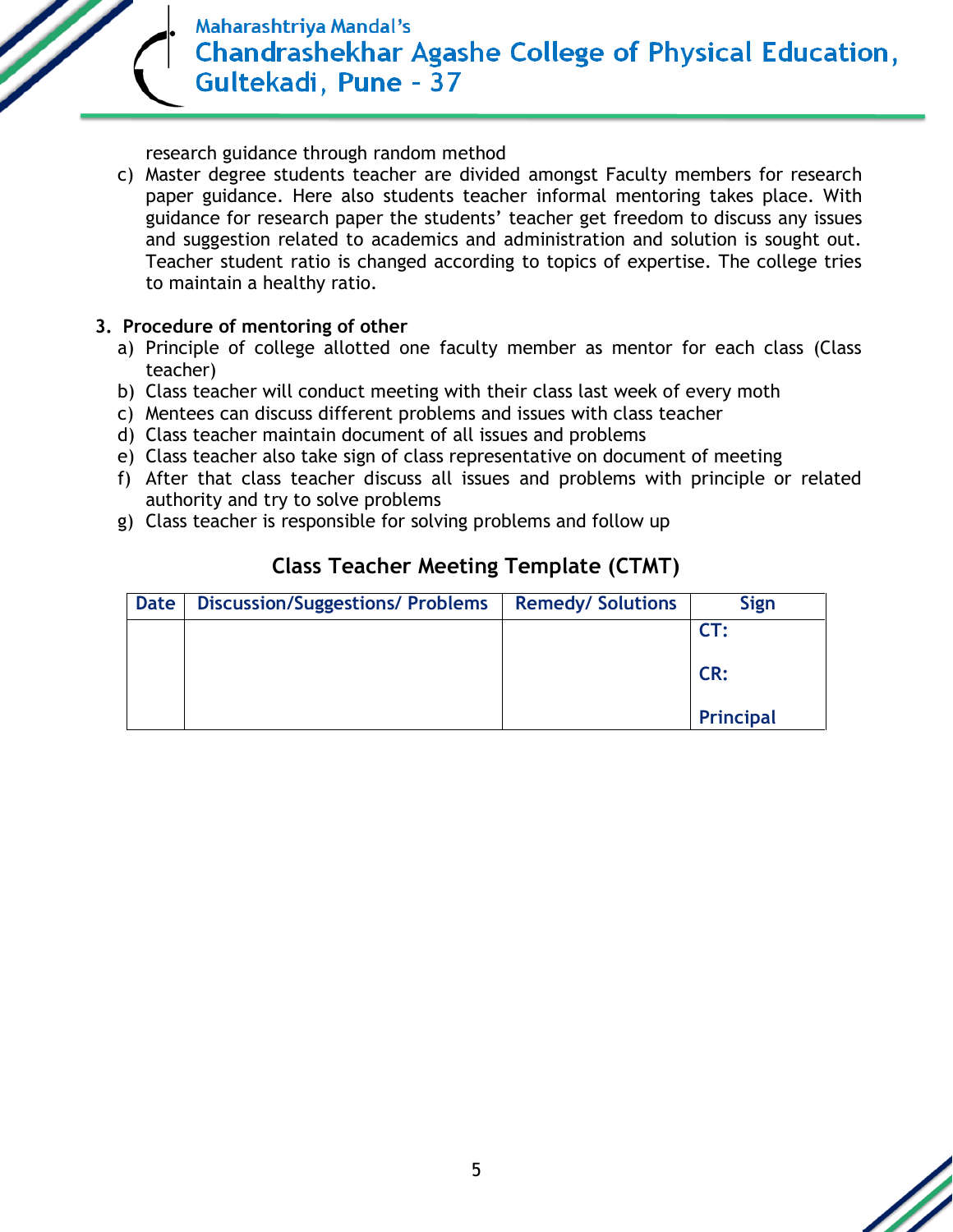### **१. प्रास्ताविक**

चंद्रशेखर आगाशे शारीररक शशक्षण महाविद्यालयामध्ये मागगदशगन (Mentoring) कायगक्रम हा एक महत्त्वाचा भाग आहे. चंद्रशेखर आगाशे शारीरिक शिक्षण महाविद्यालय विद्यार्थी शिक्षकांना त्यांच्या शैक्षणिक आणि अशैक्षणिक आणि गरजा पूर्ण करण्यासाठी करण्यास वचनबद्ध आहे. प्रस्तुत धोरण बी पी एड आणि एम पी एड मध्ये प्रवेश घेणाऱ्या सर्व मार्गदर्शकांना आणि विदयार्थी शिक्षकांना लागू आहे. शैक्षणिक आणि अशैक्षणिक प्रश्नांसंबंधी मार्गदर्शन करणे, पाठिंबा पुरविणे आणि मार्गदर्शका बरोबर कार्य करण्याची संधी देना हे या धोरणाचे मुख्य ध्येय आहे.

### **२. धोरण**

- a) विदयार्थी शिक्षकांना सातत्याने पाठिंबा, मार्गदर्शन आणि ठोस मदत देणे
- b) मार्गदर्शन कार्यक्रमात सामील असलेल्या सर्व विदयार्थी शिक्षकांना कौशल्य आणि आत्मविश्वास मिळविण्यास, त्यांच्या स्वत: च्या भवितव्यासाठी जबाबदार राहण्यासाठी आणि त्यांची संपूर्ण शैक्षणणक आणण िैयक्ततक क्षमता विकशसत करण्यासाठी मदत करणे.
- c) विद्यार्थी शशक्षकांना तयांचे अध्यापन कौशल्य विकशसत करण्यासाठी मागगदशगक करणे
- d) चंद्रशेखर आगाशे शारीरिक शिक्षण महाविद्यालय सुनिश्चित करते की, सर्व विद्यार्थ्यानी त्यांचा वैयक्तिक विकास आणि शैक्षणिक प्रगती करण्यासाठी व टिकवून ठेवण्यासाठी काळजी घेईल, मार्गदर्शन करील आणि समर्थन करील.



### **३. व्याप्ती**

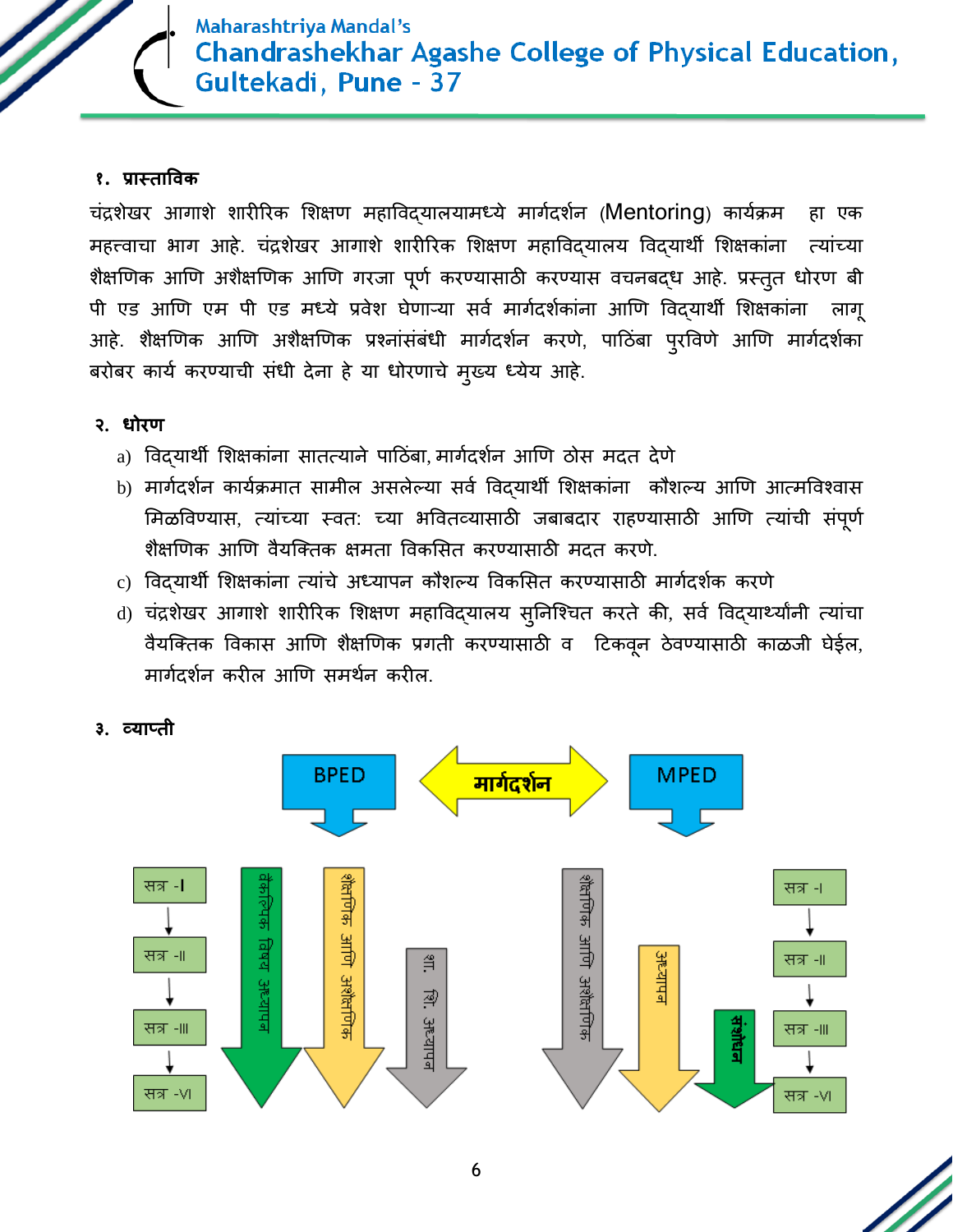# **बी. पी. एड अभ्यासक्रम**

बी. पी. एड विद्यार्थी शिक्षकांना अभ्यासक्रमादरम्यान पुरविण्यात येणारे मार्गदर्शनाचे विविध टप्पे



### **िैकल्पपक विषय अध्यापन मार्गदर्गनाची प्रक्रक्रया**

- a) प्रथम सेमिस्टरच्या सुरूवातीला विद्**यार्थ्यां एक वैकल्पिक विषय निवडतात (मराठी**, हिंदी, इंग्रजी, विज्ञान, गणणत, इनतहास, भूगोल यापैकी एक)
- b) सूक्ष्म अध्यापन कार्यक्रमाचे समन्वयक प्राध्यापक विषयान्**सार गट करतात. एका गटात 10** विद्यार्थी असतात
- c) प्रत्येक गटाला मार्गदर्शक म्हणून प्राध्यापक नेमले जातात
- d) मार्गदर्शक विद्यार्थी शिक्षकांना त्यांचे अध्यापन कौशल्य सुधारण्यास मदत करतात
- e) मार्गदर्शकाची भूमिका आवश्यक मार्गदर्शन करणे, अभिप्राय देणे आहे
- f) विदयार्थीनी मार्गदर्शकांशी संवाद साधणे, चर्चा करणे अपेक्षित असते
- g) ज्या विद्**यार्थी शिक्षकांना अध्यापनात अडचणी येतात**, आत्मविश्वास कमी असतो अश्या विद्यार्थ्यांसाठी विविध उपचारतमक डावपेच वापरले जातात (आशय घटक निवडीत स्वातंत्र्य, कमी वेळ, सहकारी विद्यार्थी शिक्षकांद्वारे मार्गदर्शन इ)
- h) नविन वातावरणात स्थिरस्थावर होण्यासाठी मार्गदर्शकांनी विद्यार्थी शिक्षकांना समजून घेण्याचा प्रयत्न केला पाहिजे

## **र्ारीररक शर्क्षण अध्यापन मार्गदर्गनाची प्रक्रक्रया**

a) द्वितीय सेमेस्टरच्या शेवटी समन्वयक प्राध्यापक शारीरिक शिक्षण सूक्ष्म अध्यापन कार्यक्रमावर एका आठिड्याची एक कायगशाळा घेतात. ज्यामधे शारीररक शशक्षण अध्यापणाचे विविध कौशल्य, पाठ ननयोजन, एकूण प्रक्रक्रया याबद्दल माठहती ठदली जाते.

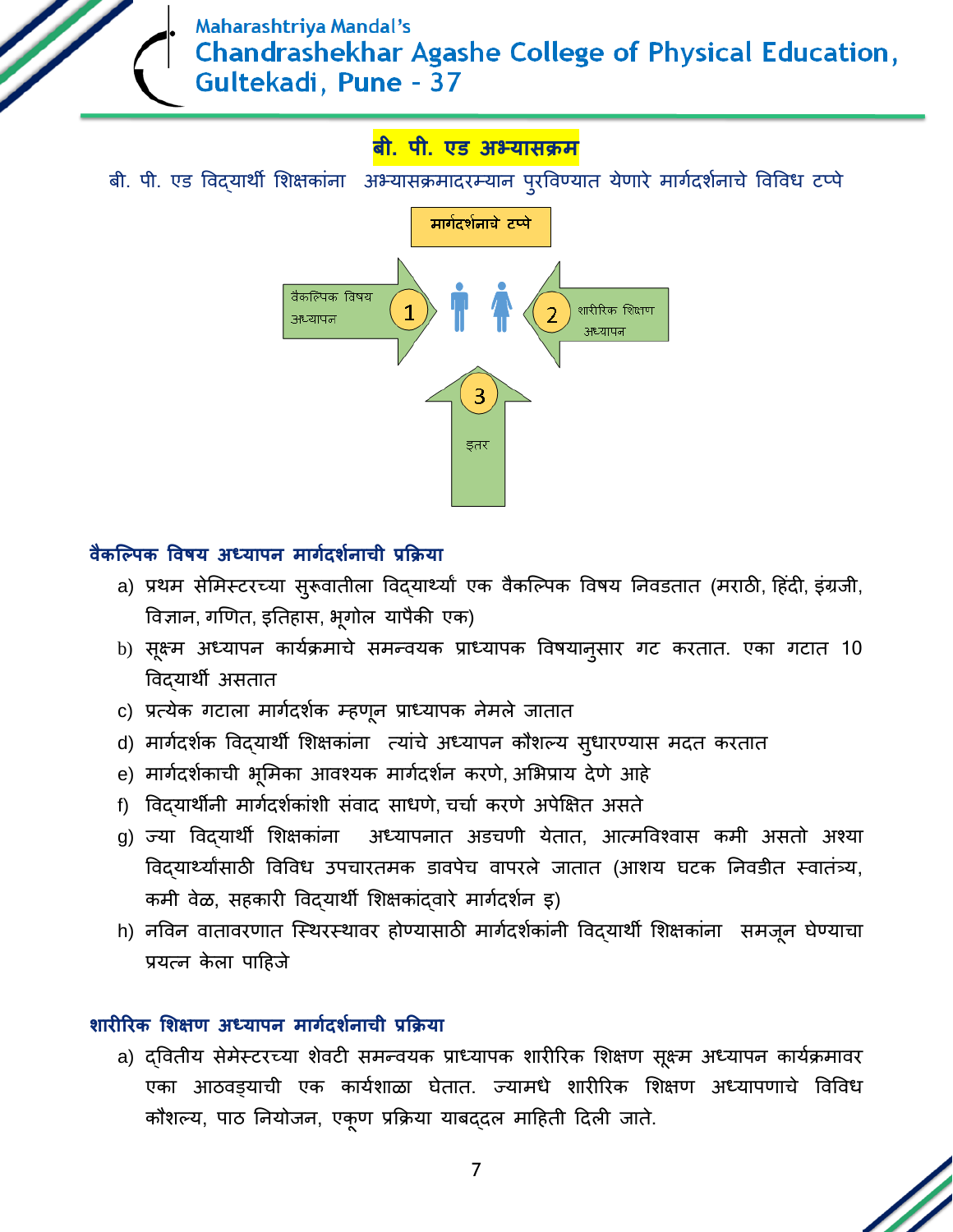

- b) सर्व विद्यार्थ्यांचे 5 ते 7 गटात विभाजन केले गेले आहे (प्रत्येकी 15 ते 20 विद्यार्थी)
- c) प्रत्येक गटासाठी एक प्राध्यापक मार्गदर्शक म्हणून शिक्षक म्हणून नेमला जातो
- d) मार्गदर्शक विद्यार्थ्यांचे अध्यापन कौशल्ये सुधारण्यासाठी मार्गदर्शन करतात
- e) मार्गदर्शकाची भूमिका आवश्यक मार्गदर्शन करणे, अभिप्राय देणे आहे
- f) विद्यार्थी मार्गदर्शकांशी संवाद साधणे, चर्चा करतात
- g) नविन वातावरणात स्थिरस्थावर होण्यासाठी मार्गदर्शकांनी विद्यार्थी शिक्षकांना समजून घेण्याचा प्रयत्न केला पाहिजे

### **इतर बाबीमद्धे मार्गदर्गनाची प्रक्रक्रया**

- a) महाविद्यालयाचे प्राचार्य प्रत्येक वर्गासाठी मार्गदर्शक म्हणून एक प्राध्यापक नियुक्त करतात (वर्ग शिक्षक)
- b) सर्व वर्ग शिक्षक महाविद्यालयाच्या नियमांविषयी माहिती आपआपल्या वर्गातील विद्**यार्थी** शिक्षकांना देतात, विद्यार्थ्यांकडून अपेक्षित वर्तन आणि गैरवर्तन केल्याच्या द्ष्परिणामांविषयी चचाग करतात.
- c) वर्ग शिक्षक प्रत्येक महिन्याच्या शेवटच्या आठवड्यात त्यांच्या वर्गासमवेत बैठक घेतील
- d) विद्यार्थी वर्ग शिक्षकांसमवेत वेगवेगळ्या समस्या व मुद्द्यांची चर्चा करू शकतात
- e) वर्ग शिक्षक मिटिंगमध्ये झालेल्या सर्व चर्चा आणि समस्यांचे दस्तऐवज ठेवतात
- f) वर्ग शिक्षक बैठकीच्या कागदपत्रांवर वर्ग प्रतिनिधीची सही देखील घेतात
- g) त्यानंतर वर्ग शिक्षक प्राचार्य किंवा संबंधित प्राध्यापकांशी सर्व प्रश्न आणि समस्यांविषयी चर्चा करतात आणण समस्या सोडिण्याचा प्रयतन करतात
- h) वर्ग शिक्षक समस्या सोडविण्यास आणि पाठपुरावा करण्यासाठी जबाबदार आहेत

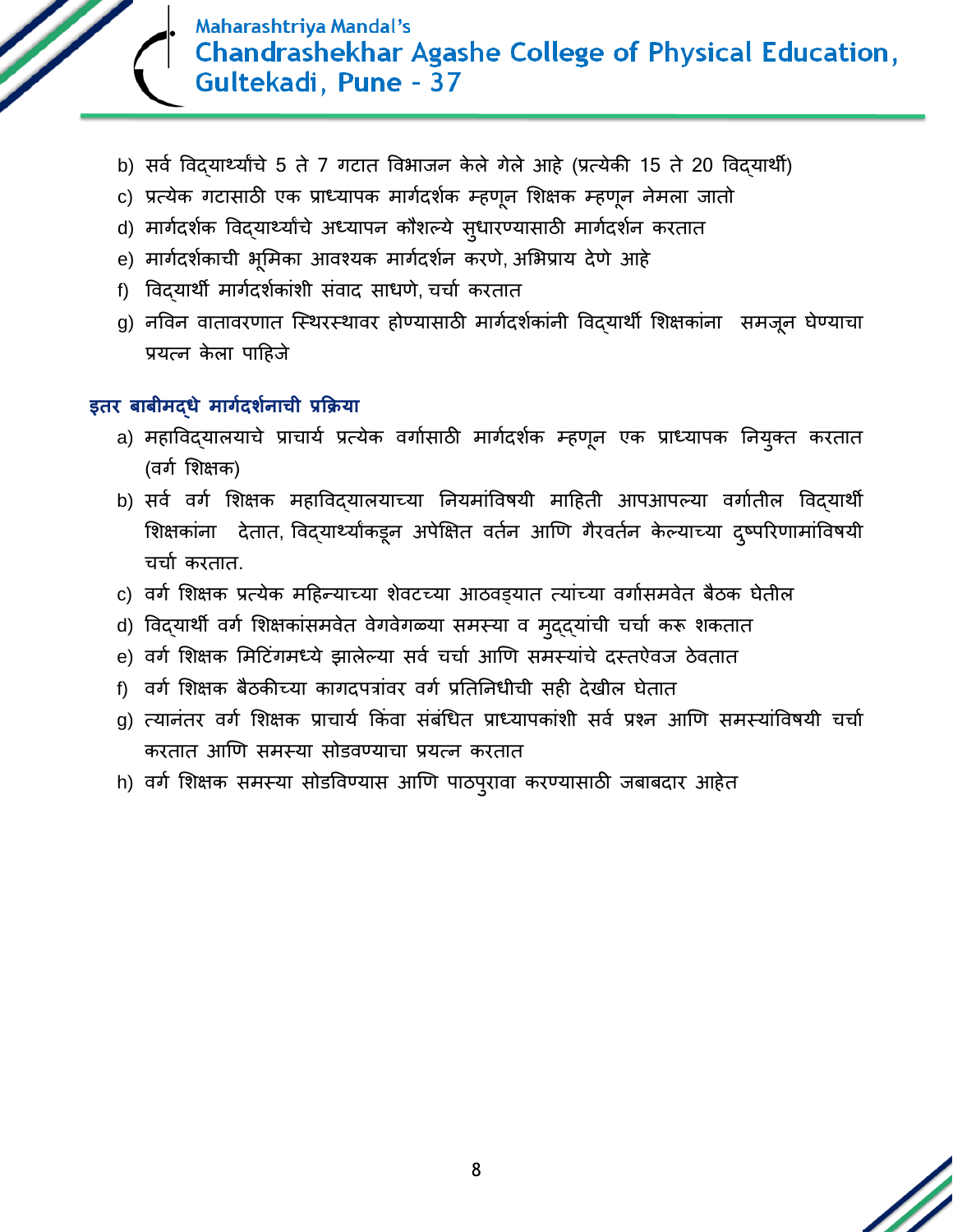## **एम. पी. एड अभ्यासक्रम**

एम. पी. एड विद्यार्थी शिक्षकांना अभ्यासक्रमादरम्यान पुरविण्यात येणारे मार्गदर्शनाचे विविध टप्पे



### **१. अध्यापनात मार्गदर्गन करण्याची प्रक्रक्रया**

- a) विद्**यार्थी शिक्षकांना अध्यापनाच्या मार्गदर्शना**साठी शिक्षक नियुक्त केले जातात
- b) विद्**यार्थी पाठासंबंधी सल्लामसलत, मार्गदर्श**न व चर्चा करतात

### **२. संर्ोधन मार्गदर्गन करण्याची प्रक्रक्रया**

- a) संशोधन समन्वयक तिसऱ्या सत्रात संशोधन समस्या निवडण्यासाठी कार्यशाळा घेतात
- b) संशोधन समन्वयक, प्राचार्य आणि विभाग प्रमुख सर्व विद्**यार्थी शिक्षकांना यादृच्छिक** पदधतीदवारे संशोधन मार्गदर्शनासाठी प्राध्यापकांची विभागणी करतात
- c) संशोधन मागगदशगनासाठी प्राध्यापक विद्यार्थी शशक्षकांना विभागले जातात. येर्थे देखील विद्यार्थी शिक्षकांना अनौपचारिक मार्गदर्शन केले जाते. संशोधन मार्गदर्शनासह विद्यार्थी शिक्षकांना शैक्षणिक व प्रशासनाशी संबंधित कोणत्याही विषयावर आणि स्चनेवर चर्चा करण्याचे स्वातंत्र्य मिळते आणि त्यावर तोडगा काढला जातो. संशोधन विषयानुसार प्राध्यापक आणि विद्यार्थ्यांचे प्रमाण बदलले जाते. एका प्राध्यापकाकडे साधारणपणे 1 ते 5 विद्यार्थी मागगदशगनासाठी असतात.

## **३. इतर बाबीमद्धे मार्गदर्गनाची प्रक्रक्रया**

- a) महाविद्यालयाचे प्राचार्य प्रत्येक वर्गासाठी मार्गदर्शक म्हणून एक प्राध्यापक नियुक्त करतात (वर्ग शिक्षक)
- b) सर्व वर्ग शिक्षक महाविद्यालयाच्या नियमांविषयी माहिती आपआपल्या वर्गातील विद्**यार्थी** शिक्षकांना देतात, विद्यार्थ्यांकडून अपेक्षित वर्तन आणि गैरवर्तन केल्याच्या द्ष्परिणामांविषयी